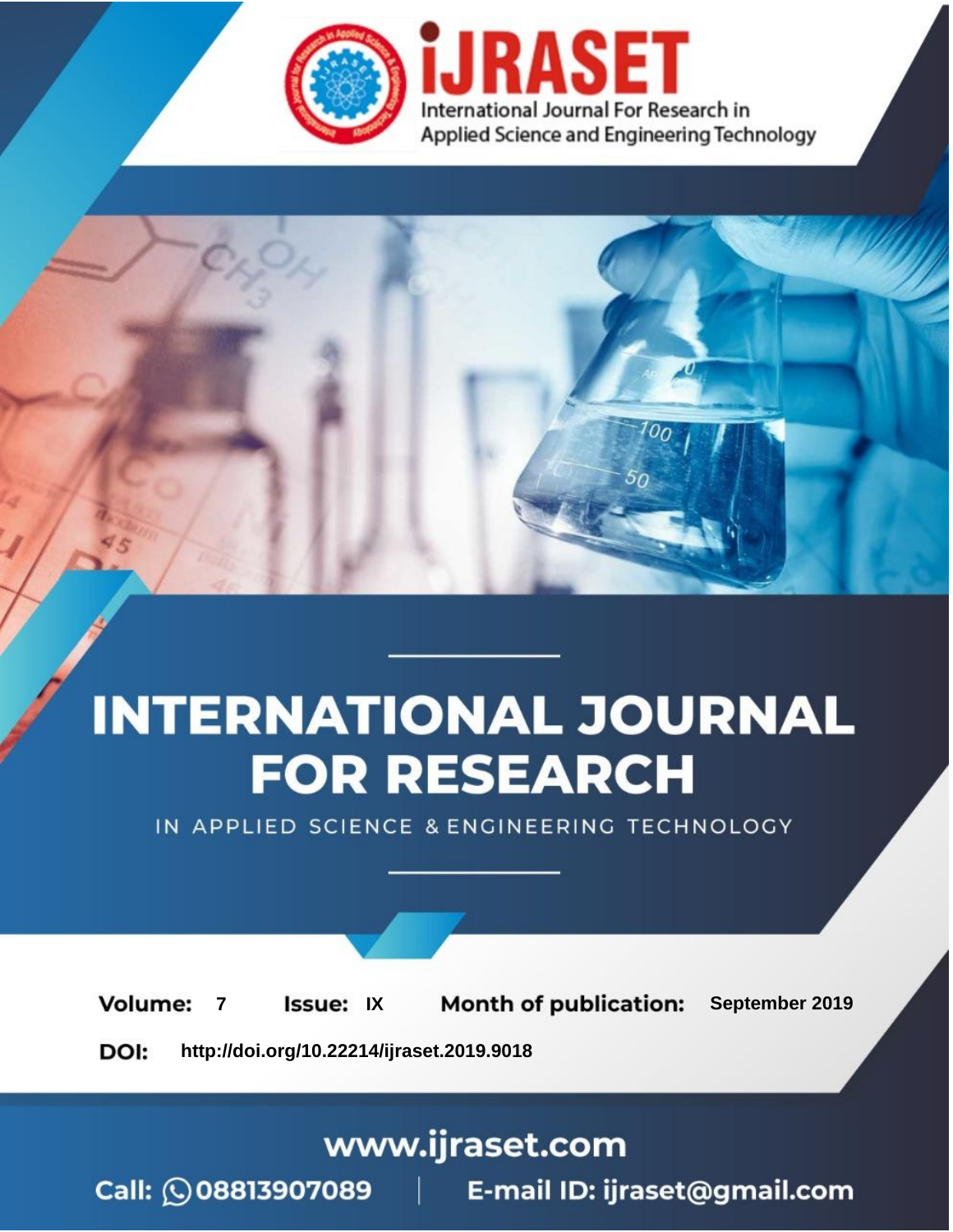

### **A Study on Work Life Balance of Employees at Bloom Hospital**

Sai Krishna Ch<sup>1</sup>, Mrs. M. Madhavi<sup>2</sup>

*1 Student, Assistant Professor, MBA Department, Anurag Group Of Institutions, India*

*Abstract: In the highly competitive environment employees feel job pressure which leads to distract work - life balance of employees. Employees job satisfaction and retention not only linked with financial constraints and also with the struggle between their work and life. The development of organizations depend on how effectively employees are able to balance their professional life and personal life. In this research paper the objective is to study the work life balance policies of organization and employee's satisfaction towards policies and impact of work life balance of employees on organizational development. This research paper analyses the work life balance of nursing employees in bloom hospital. The simple random sampling is applied to choose respondents, a sample size of 80 nurses was chosen in order to analyse their views towards the current working schedules in the hospital and their satisfaction towards working hours.*

*Keywords: Work life balance, Job satisfaction, Professional life, Personal life, Working schedules.*

#### **I. INTRODUCTION**

The term Work Life Balance beginning was in 1986 because of the developing worries by people and organizations alike that work can impact upon the nature of family life and the other way around, along these lines offering ascend to the ideas of "family-work strife" (FWC) and "work-family struggle" (WFC).

The approaches and strategies set up by an organization for the representatives to effectively carry out their responsibilities and to give adaptability to deal with individual concerns or issues at their family.

Work life balance is a method which helps employees of an organization to balance their personal and professional lives. Work life balance encourages employees to divide their time on the basis on priorities and maintain a balance by devoting time to family, health, vacations etc.

Two things have added to the definition of work life balance where a healthy lifestyle comprises of work and family that are commonly strengthening the family encounters of labourers can advance their commitment to work and associations, and the other way around.

#### **II. OBJECTIVES OF THE STUDY**

The main purpose of this study is

- *A.* To understand the current working schedules in bloom hospitals.
- *B.* To study about the implementation of work life balance practices at bloom hospital.
- *C.* To study the impact of work life balance on organizational development and employee's performance.

### **III. NEED AND IMPORTANCE OF STUDY**

Work-Life balance of employees is important in many of the Government and Private Sector organizations for establishing and maintaining a productive work culture. Without creating a work-life balance a person isn't able to take time to enjoy the life they have worked so hard to create. They aren't available for friends and family members, and often take their stress out on the ones they love.

In hospitals nurses play a crucial role for the recovery of patients admitted in hospitals. Nurses need to work for extra hours, they need to work in shift systems, they will get a rotational week off, even they need to work without any festival holidays hence it will be difficult for them to manage their professional life and personal life This study is to analyze the work life balance of nursing employees at bloom hospital, the initiatives taken by the organization for work life balance and the level of employee satisfaction towards the initiatives and the impact of work life balance on their performance .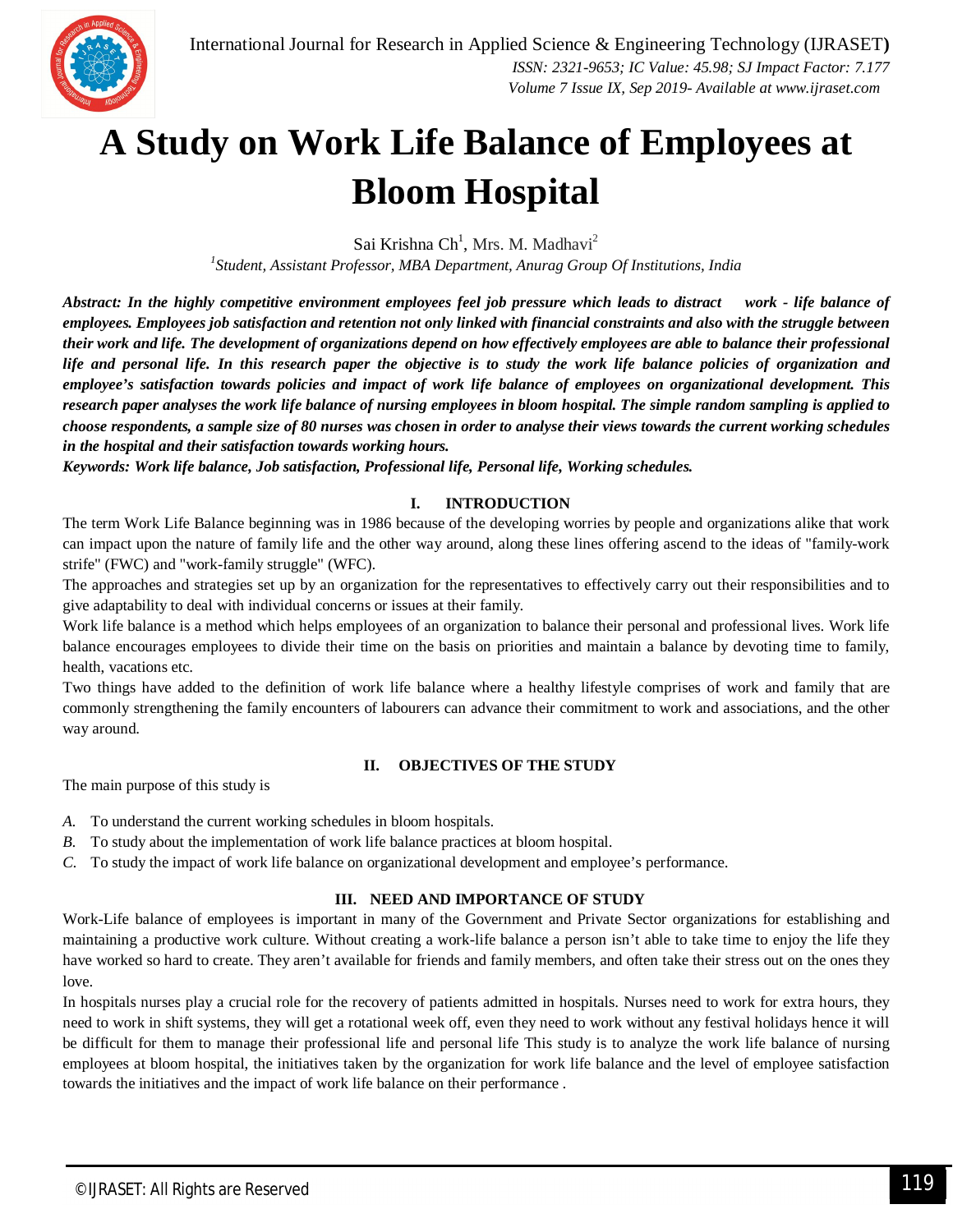

International Journal for Research in Applied Science & Engineering Technology (IJRASET**)**

 *ISSN: 2321-9653; IC Value: 45.98; SJ Impact Factor: 7.177 Volume 7 Issue IX, Sep 2019- Available at www.ijraset.com*

#### **IV. SCOPE OF THE STUDY**

The study focuses on finding out the factors affecting work- life balance of employees in Blooms hospital. It identifies the extent to which the employees are able to balance the personal, social and professional life.

#### **V. RESEARCH METHODOLOGY**

#### *A. Primary data*

It is obtained from the direct personal & oral investigation of employees with a sample size of 80. Secondary data

Secondary data is the data that have been already collected by and readily available from other sources like literature reviews, websites, articles, journals, magazines and text books.

#### **VI. REVIEW OF LITERATURE**

- *A.* Santosh R. S., Jain R. (2016) in their paper "Study of Effect of Commuting &Working Hours on Work Life Balance of Working Fathers in Mumbai" proved that Long working hours and long commuting hours are seriously affecting the Work Life Balance of working fathers in metro cities. There is need to research and investigate further on this subject in order to improve lives and productivity of working men in metro cities of India. This study discusses about how long working hours effect the men, as they are not able to spend quality of time with his children. It mainly emphasis on working hours of fathers who are unable to spend much time with his children since they will reach home by late nights depending upon their work in the office.
- *B.* Murthy M. and Shastra S. (2015) observed various issues in Work Life Balance of Parents in t the paper titled "A Qualitative Study on Work Life Balance of Employees working in private sector" like parenting issues: Need more time for children, Showing work frustration on children. Marital issues: Need more time of spouse, notable to give time to spouse. Role conflict/ Role guilt: Doubtful about how good they are in the roles that they play at home... e.g. as a mother or as a daughter in law. This study illustrates mainly about the role of women in managing the work life and personal life. In her personal life woman plays different roles compared to men like taking care of children and house and work in the organization, so how women is able to balance all his work life is discussed.
- *C.* Holly S. and Mohnen A. (2012) in the paper titled "Impact of working hours on work-life balance" connected working hours and satisfaction with desirable work-life balance. This balance is specific to each person and relates to satisfaction with a job and all other parts in life, especially family life and free time. Therefore, a good work- life balance results in high satisfaction. Their results show diverse perceptions and influences of job conditions on employees.

This study mainly focuses that in recent years, work–life balance has become a keyword for balancing working time and free time. In particular, time is a crucial resource for balancing work and life, because it can be allocated to either work or free time. Specifically, this study analyzes which factors influence working hour mismatches, as well as the effect of those mismatches on employee satisfaction.

#### **VII. DATA ANALYSIS AND INTERPRETATION**

*A.* Q1**.** How many days in a week do you normally work? a. 5 days b. 6 days c. 7 days.

| r arriculars of Employees working Bays |        |        |        |
|----------------------------------------|--------|--------|--------|
| Particulars                            | 5 days | 6 days | 7 days |
|                                        |        |        |        |
|                                        |        |        |        |
| Respondents                            | U      | 80     | U      |
|                                        |        |        |        |
| Percentage (%)                         | U      | 100%   | U      |
|                                        |        |        |        |
|                                        |        |        |        |

Particulars of Employees working Days

Graphical representation showing the Number of working days of Employees in a week.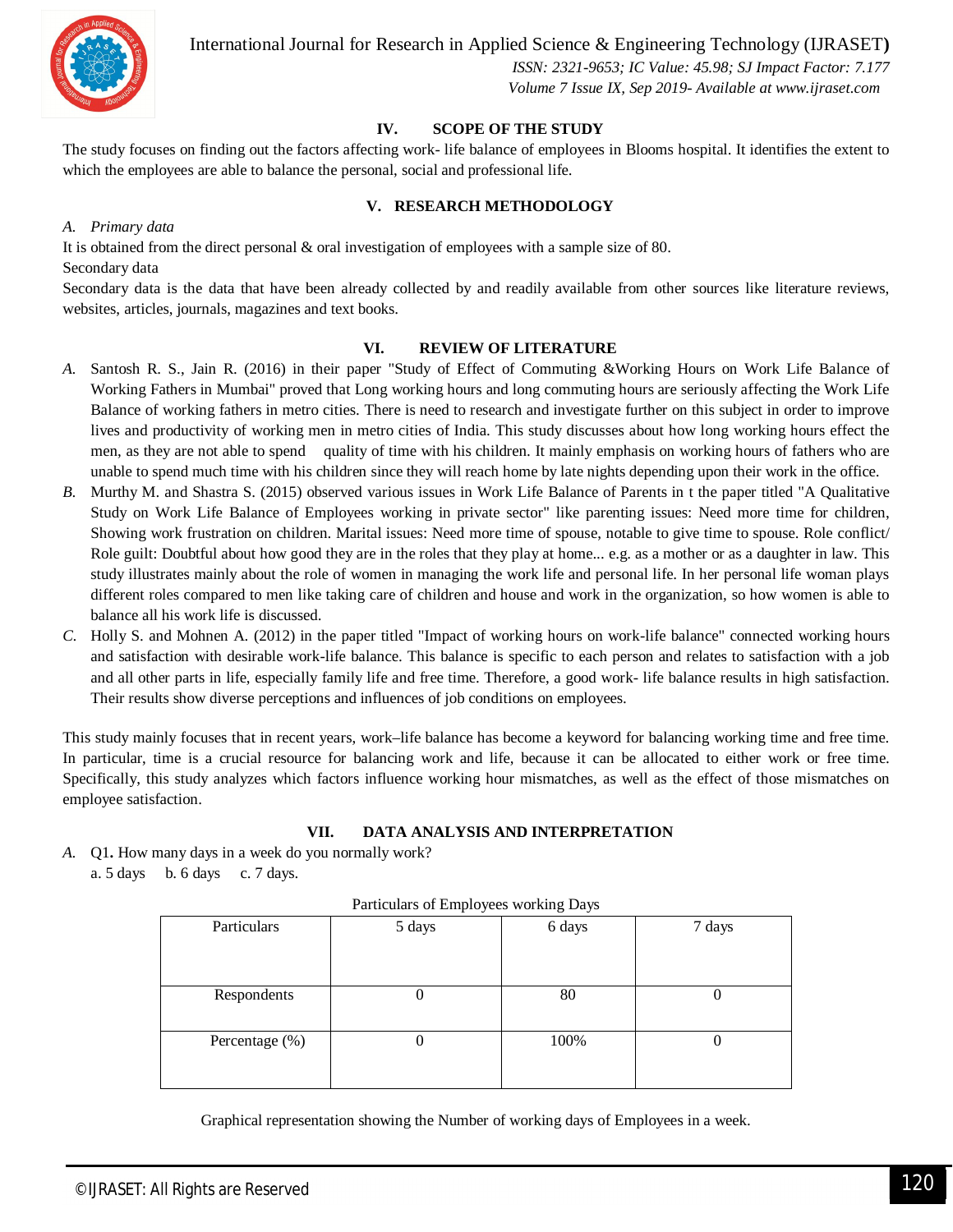

International Journal for Research in Applied Science & Engineering Technology (IJRASET**)**

 *ISSN: 2321-9653; IC Value: 45.98; SJ Impact Factor: 7.177 Volume 7 Issue IX, Sep 2019- Available at www.ijraset.com*



- *1)* Interpretation
- *a)* From the above graph it is clearly seen that employees work 6 days a week. With a rotational week off
- *B.* Q2**.** How many hours in a day do you work?
- a. 8-9 b. 9 -10 c. 10-12 d. More than 12 hours

| I alticulars of Employee Work flours per day |              |               |                |                   |
|----------------------------------------------|--------------|---------------|----------------|-------------------|
| Particulars                                  | $8 - 9$ Hrs. | $9 - 10$ Hrs. | $10 - 12$ Hrs. | More Than 12 Hrs. |
| Respondents                                  | 60           |               |                |                   |
| Percentage $(\% )$                           | 75%          | 25%           |                |                   |

Particulars of Employee Work hours per day



- *1) Interpretation*
- *a)* From the above graph we can observe that 75% of the employees stated that they usually work for 8 9 hours per day.
- *b)* 25% of employees stated that they work for 9-10 hours per day

*C.* Q3. How many hours a day do you spend on travelling when you are on duty?

- a. Less than half an hour b. nearly one hour
- 

c. nearly two hours d. More than two hours

Particulars of Employee Travelling time to work

| <b>Particulars</b> | Less Than $1/2$ Hr. | Nearly 1 Hr. | Nearly 2 Hrs. | More Than 2 Hrs. |
|--------------------|---------------------|--------------|---------------|------------------|
| Respondents        |                     | ັ            |               |                  |
| Percentage $(\% )$ | 56.3%               | 41.3%        | 2.5%          |                  |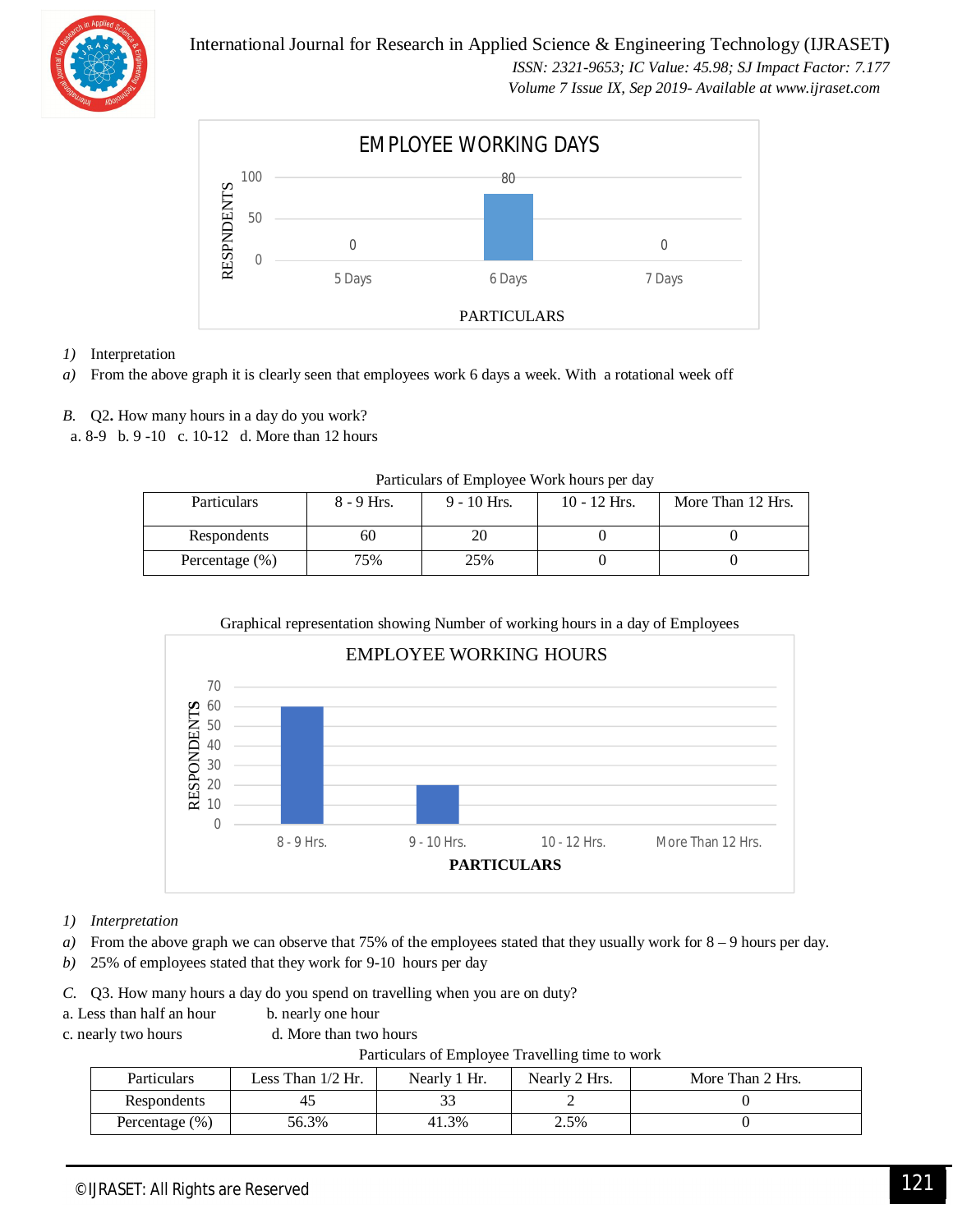

International Journal for Research in Applied Science & Engineering Technology (IJRASET**)**  *ISSN: 2321-9653; IC Value: 45.98; SJ Impact Factor: 7.177 Volume 7 Issue IX, Sep 2019- Available at www.ijraset.com*

#### Graphical representation of travelling time of Employees.



- *1) Interpretation*
- *a*) From the above graph we can observe that 56.3% of the employees travel for less than half hour daily while going to work.
- *b)* 41.3% of the employees travel for nearly one hour.
- *c)* Only 2% of the employees travel for around two hours.
- *D.* Q4**.** what are the initiatives your organization has taken for managing work life?
	- a. Provided Flexible work Timings. c. Job Share Option.
	- b. Provide leaves to manage work life. d. Holidays/paid time offs.

| Particulars of kinds of initiatives take by Organization |  |
|----------------------------------------------------------|--|
|----------------------------------------------------------|--|

| <b>Particulars</b> | Flexible work timings | Provide leaves | Job share option | Holidays/paid time<br>offs |
|--------------------|-----------------------|----------------|------------------|----------------------------|
| Respondents        |                       |                |                  |                            |
| Percentage $(\% )$ | 43.8%                 | 26.2%          | 26.2%            | 3.7%                       |





- *1) Interpretation*
- *a)* From the above graph it is seen that 43.8% of the employees responded that organization implements Flexible work timings.
- *b)* 26.2 % of employees responded that organization implements provision of leaves to manage work life and Job sharing policy.
- *c)* Only 3.7% of employees responded that organization implements Holidays and Paid offs.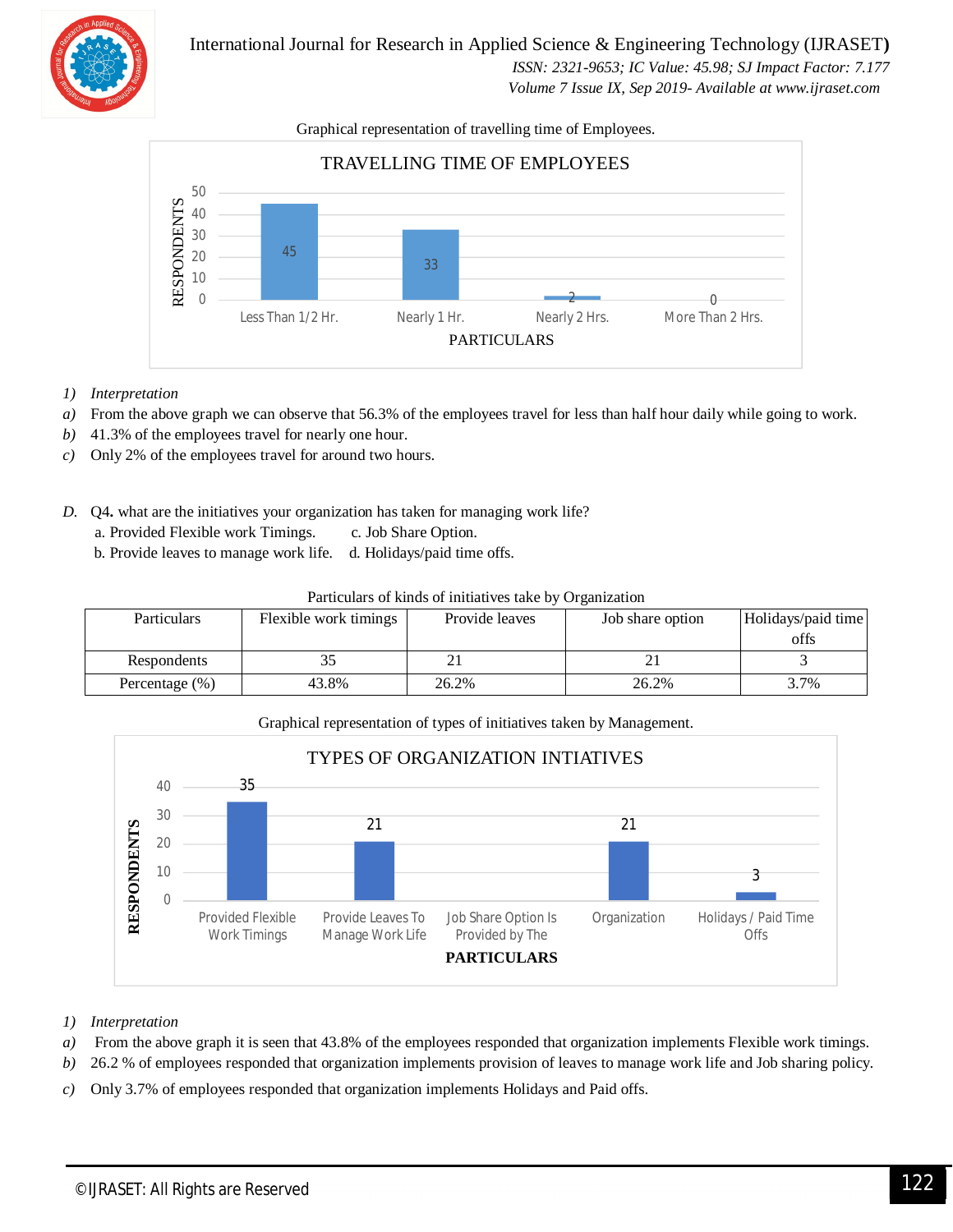

International Journal for Research in Applied Science & Engineering Technology (IJRASET**)**  *ISSN: 2321-9653; IC Value: 45.98; SJ Impact Factor: 7.177 Volume 7 Issue IX, Sep 2019- Available at www.ijraset.com*

*E.* Q5**.** Do you think that work Life Management policy helps to increase performance of the employees in the organization? a. Yes b. No

| Particulars    | Yes | NO  |
|----------------|-----|-----|
| Respondents    | ნბ  |     |
| Percentage (%) | 85% | 15% |





#### *1) Interpretation*

- *a)* From the above graph it is seen that 85% of the employees stated that work life balance increases the performance in the organization.
- *b)* Only 15% of employees stated that work life balance does not increases the performance of employee.

#### **VIII. FINDINGS AND CONCLUSION**

*A. Findings*

- *1*) The survey indicates that most of the employees spend time for travelling to the hospital from their residence
- *2)* The survey indicates that 75% of employees rated organization provides flexible working hours and leave policy with work life management policy.
- *3)* 62.5% of employees are highly satisfied and 13.75% of employees are satisfied with working hours of the organization.
- *4)* The survey regarding the policies of managing work life balance, it is known that organization provides or follows policies of Flexible working hours, leave policy, job sharing and Holidays for its employees 43.8% employees feel flexible work timing is good, 26.3% of employees feel leave policy and job sharing and holidays makes managing work life better.
- *5)* It is observed that 85% of employees in the organization felt that work life management policies help to increase the performance of employees in the organization.

#### **IX. CONCLUSION**

On an overall note, it shows that work life balance of employees plays a crucial role in every organization either increasing its effectiveness or ruining it. Bloom hospital as referred in the above takes utmost care for balancing its employees work and personal life in an equal manner so as to improve the productivity of the organization as well as to bring out the full potential of an individual. It the world of varying perspectives, employees feel good for some policies and not for some. But it is the foremost responsibility of the organization to structure a policy that every individual will be able to balance their professional and personal life and Bloom Hospital is trying for the same and improving in every aspect for its employee satisfaction.

#### **REFERENCES**

- [1] Lewis, S., (2000), 'Workplace Programs and Policies in the United Kingdom', in Haas l., Hwang P. and Russell G.
- [2] Allen, T. D., Herst, D. E. L., Bruck, C. S. and Sutton, M. (2000), 'Consequences associated with work-to-family conflict: a review and agenda for future research'.
- [3] https://shodhgangotri.inflibnet.ac.in/bitstream/123456789/4035/3/03\_liteature%20review.pdf
- [4] https://www.worldwidejournals.com/global-journal-for-research-analysis-GJRA/file.php?val=March\_2016\_1457167838\_\_29.pdf
- [5] https://www.researchgate.net/publication/297335058\_WorkLife\_Balance\_Challenges\_for\_Indian\_Employees\_SocioCultural\_Implications\_and\_Strategies